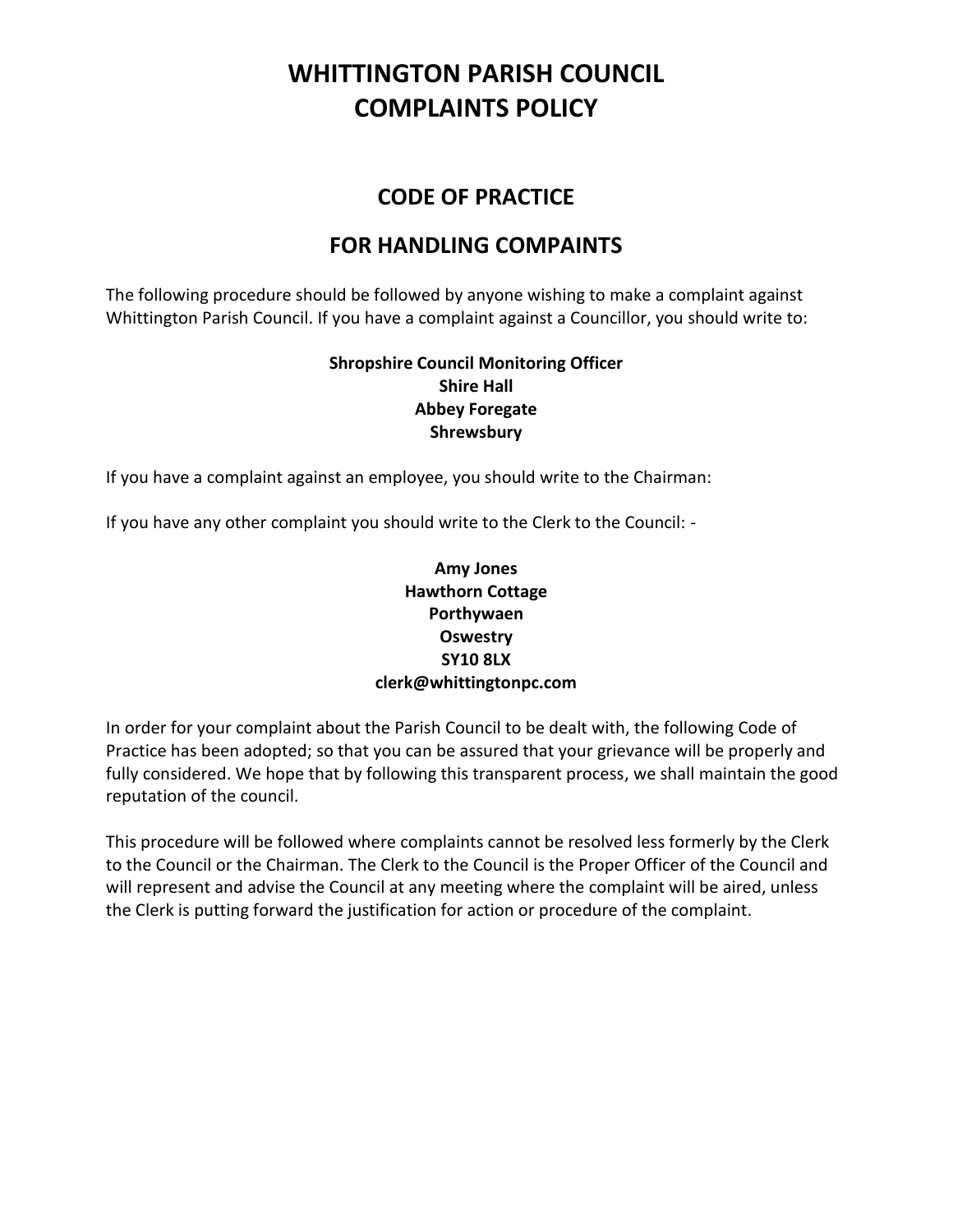### **WHITTINGTON PARISH COUNCIL COMPLAINTS POLICY CODE OF PRACTICE**

- 1. All complaints about the Council's procedures or administration should be given in writing to the Parish Clerk.
- 2. If the complainant does not wish to write to the Parish Clerk the complaint should be addressed to the council chairman.
- 3. Receipt of the complaint shall be acknowledged by the Parish Clerk and the complainant will be advised when the matter will be considered by the Council as soon as is practicable.
- 4. Receipt of a complaint about the Parish Clerk will be acknowledged by the Chairman.
- 5. A meeting will be arranged for the complaint to be heard and the complainant will be invited to attend. The complainant is entitled to bring a representative if they wish.
- 6. At least 7 clear working days before the meeting, the complainant shall provide the Council with supporting documentation or evidence to substantiate the complaint against the council. The meeting will not take place unless this is adhered to. The complainant will also be provided with relevant documentation to which the Council will rely upon when the complaint is heard at the meeting.
- 7. Under Public Bodies (Admission to meetings) Act 1960 the Council will decide whether the complaint warrants the exclusion of the public and press. The decision of the Council however, will be made public at the conclusion of the meeting.

#### **1.0 At the Meeting**

- 1.1 The Chairman to introduce everyone and explain procedures.
- 1.2 The Complainant will outline the nature of the complaint and the reason.
- 1.3 Councillors will question the complainant.
- 1.4 Councillors will question the Clerk to the Council.
- 1.5 The Complainant and the Clerk (in that order) will be given the opportunity of a last word.
- 1.6 The Complainant and the Clerk will be asked to leave the room whilst councillors decide whether or not the grounds of the complaint have been made. Where clarification may be necessary both parties shall be invited to return to the meeting.
- 1.7 The Clerk and Complainant return to hear the decision or if no decision can be reached, both parties shall be advised when a decision will be made.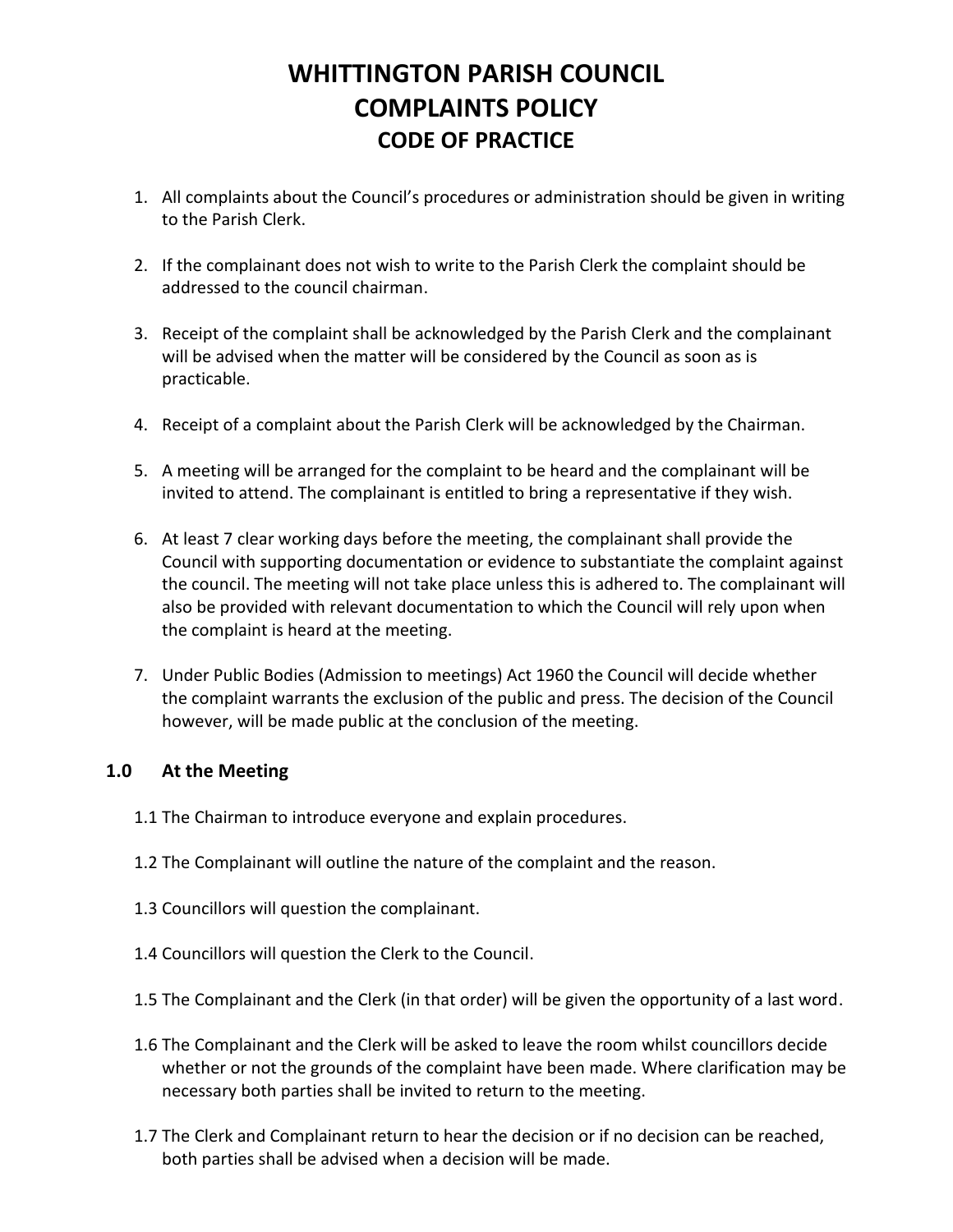## **WHITTINGTON PARISH COUNCIL COMPLAINTS POLICY**

1.8 The Complainant will be notified of the decision in writing within 7 working days together with details of any action to be taken

#### **2.0 After the Meeting**

2.1 The decision will be confirmed in writing within seven working days together with details of any action to be taken.

2.2 The result of the proceedings will be reported at the next council meeting after the appeal.

#### **3.0 Appeals Process**

3.1 Should the complainant not agree with the decision they will be entitled to appeal the decision within fourteen days of receipt of the result of the proceedings.

3.2 The councillors nominated to handle the appeal will, within twenty-one days of receiving the appeal, examine the way in which the council dealt with the complaint.

3.3 If procedures were correctly handled by the council then the appellant will be notified that the appeal has not been successful. If the complaint was not handled correctly it will be referred back for consideration as at 3.0.

3.4 The appellant will be notified of the result of the appeals process within fourteen days.

### **CODE OF PRACTICE FOR DEALING WITH UNREASONABLE AND PERSISTENT COMPLAINANTS**

From time to time the Parish Council receives complaints from members of the public. Some complaints are received by telephone or in writing and some by a visit to the Parish Clerk's office. In order to deal with complaints efficiently and effectively the Parish Council has a Complaints Policy.

The Parish Council's administration is carried out by a part time Parish Clerk. In the event that a complainant begins to make frequent contact with the Parish Clerk and hinders the normal day to day running of the Parish Council, the Parish Clerk will implement a policy for dealing with frequent or vexatious complainants, since such complaints can be time consuming and could lead to unnecessary additional cost to the council tax payer.

The Parish Council's policy for dealing with unreasonable and persistent complainants will become operative if the complainant is deemed to be unreasonably persistent either by written or oral communication or excessive visits to the Parish Clerk's office.